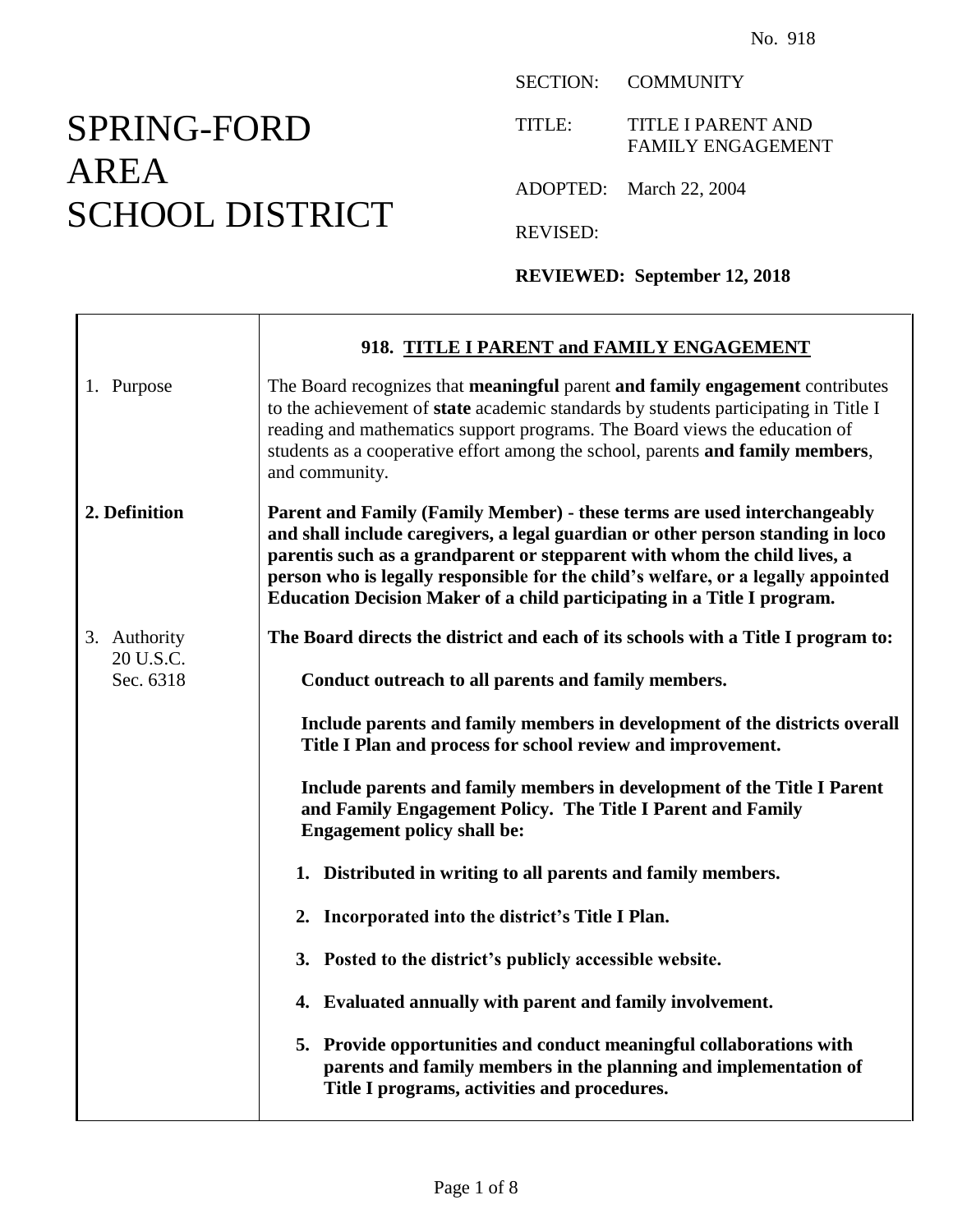## 918. TITLE I PARENT **AND FAMILY ENGAGEMENT** - Pg. 2

|                                    | 6. Use findings of annual evaluations to design evidenced-based strategies for<br>more effective parent and family engagement and to revise, if necessary,<br>the Title I Parent and Family Engagement.                                                                                                                                                                                                                                                                                                                                                                                                                                                                                                                                                                                                                                                                                                                                                                                                                                                                                                                                                                                                                                                                                       |
|------------------------------------|-----------------------------------------------------------------------------------------------------------------------------------------------------------------------------------------------------------------------------------------------------------------------------------------------------------------------------------------------------------------------------------------------------------------------------------------------------------------------------------------------------------------------------------------------------------------------------------------------------------------------------------------------------------------------------------------------------------------------------------------------------------------------------------------------------------------------------------------------------------------------------------------------------------------------------------------------------------------------------------------------------------------------------------------------------------------------------------------------------------------------------------------------------------------------------------------------------------------------------------------------------------------------------------------------|
| 4. Accessibility                   | 7. Involve parents and families in the activities of schools served under Title I.<br>The district and each of its schools with a Title I program shall provide<br>communications, information and school reports to parents and family<br>members who are migrants or who have limited English proficiency, a<br>disability, limited literacy, or racial and ethnic minority backgrounds, in a<br>language they can understand.                                                                                                                                                                                                                                                                                                                                                                                                                                                                                                                                                                                                                                                                                                                                                                                                                                                              |
| 5. Delegation of<br>Responsibility | The Superintendent or designee shall ensure that the district's Title I Parent and<br><b>Family Engagement Policy, plan and programs comply with the requirements of</b><br>federal law.                                                                                                                                                                                                                                                                                                                                                                                                                                                                                                                                                                                                                                                                                                                                                                                                                                                                                                                                                                                                                                                                                                      |
|                                    | The Superintendent or designee shall ensure that the district and its schools<br>with Title I programs provide opportunities for the informed participation of<br>parents and family members by providing resources, information and school<br>reports in an understandable and uniform format or, upon request, in another<br>format. Such efforts shall include:                                                                                                                                                                                                                                                                                                                                                                                                                                                                                                                                                                                                                                                                                                                                                                                                                                                                                                                            |
|                                    | 1. Providing communications in clear and simple language.<br>2. Posting information for parents and family members on the district's<br>website.<br>3. Including a telephone number for parents and family members to call<br>with questions.<br>4. Partnering with community agencies which may include libraries,<br>recreation centers, community based organizations and faith-based<br>organizations to assist in sharing information.<br>5. Provide language access services to families with limited English<br>proficiency through on-site or telephonic translation and interpretation<br>services, as appropriate.<br>The building principal and/or Title I staff shall notify parents and family<br>members of the existence of the Title I program and provide:<br>An explanation of the reasons supporting their child's selection for the<br>program.<br>1.<br>A set of goals and expectations to be addressed.<br>A description of the services to be provided.<br>2.<br>3.<br>A copy of this policy and the School-Parent and Family Compact.<br>Parents and family members shall actively carry out their<br>responsibilities in accordance with this policy and the School-<br>Parent and Family Compact. At a minimum, parents and family<br>members shall be expected to: |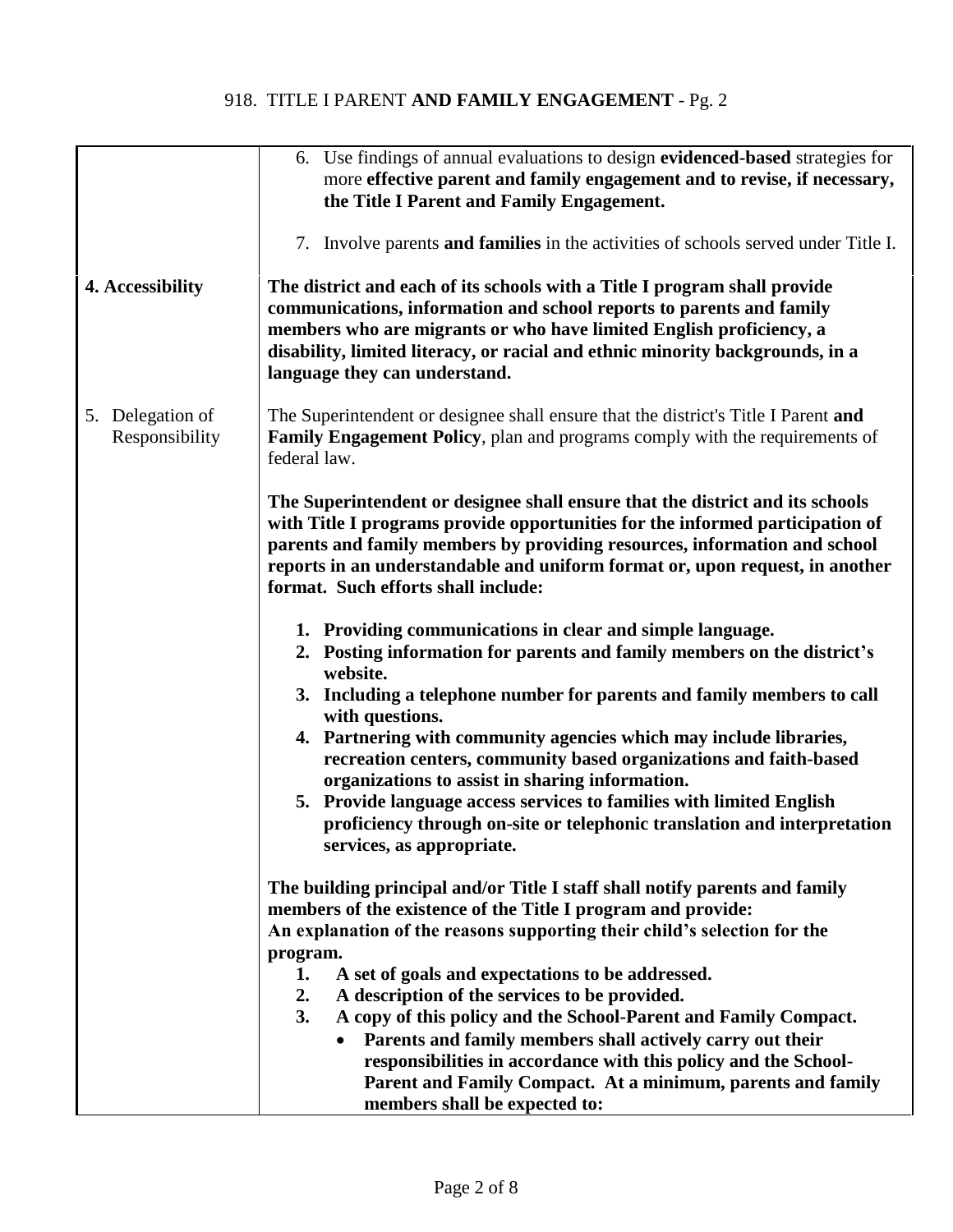## 918. TITLE I PARENT **AND FAMILY ENGAGEMENT** - Pg. 3

|                                         | Volunteer in their child's classroom.<br>$\bullet$                                                                                                                                                                                                                                                                                                                                                                                                                                                  |
|-----------------------------------------|-----------------------------------------------------------------------------------------------------------------------------------------------------------------------------------------------------------------------------------------------------------------------------------------------------------------------------------------------------------------------------------------------------------------------------------------------------------------------------------------------------|
|                                         | Support their child's learning                                                                                                                                                                                                                                                                                                                                                                                                                                                                      |
|                                         | Participate, as appropriate, in decisions relating to the education of<br>their child and positive use of extracurricular time.                                                                                                                                                                                                                                                                                                                                                                     |
| 6. Guidelines<br>20 U.S.C.<br>Sec. 6318 | An annual meeting of parents of participating Title I students shall be held to explain<br>the goals and purposes of the Title I program and inform them of their right to be<br>involved. Parents and family shall be given the opportunity to participate in the<br>design, development, operation and evaluation of the program. Parents and family<br>shall be encouraged to participate in planning activities, to offer suggestions, and to<br>ask questions regarding policies and programs. |
|                                         | In addition to the required annual meeting, additional parent meetings shall be held<br>at various times of the day and evening. At these meetings, parents shall be<br>provided:                                                                                                                                                                                                                                                                                                                   |
|                                         | 1. Timely information about programs provided under Title I.                                                                                                                                                                                                                                                                                                                                                                                                                                        |
|                                         | 2. Description and explanation of the curriculum in use, the forms of academic<br>assessment used to measure student progress, and the proficiency levels students<br>are expected to meet according to the academic standards.                                                                                                                                                                                                                                                                     |
|                                         | Opportunities to formulate suggestions and to participate, as appropriate, in<br>3.<br>decisions relating to the education of their children.                                                                                                                                                                                                                                                                                                                                                       |
|                                         | 4. Opportunities to submit parent and family comments about the program to the<br>district level.                                                                                                                                                                                                                                                                                                                                                                                                   |
|                                         | If sufficient, Title I funding may be used to facilitate parent or family attendance at<br>meetings through payment of transportation and child care costs.                                                                                                                                                                                                                                                                                                                                         |
|                                         | Opportunities shall be provided for parents to meet with the classroom and Title I<br>teachers to discuss their child's progress.                                                                                                                                                                                                                                                                                                                                                                   |
|                                         | Parents and family may be given guidance as to how they can assist at home in the<br>education of their child.                                                                                                                                                                                                                                                                                                                                                                                      |
|                                         | To ensure the continuous engagement of parents and family members in the<br>joint development of the Title I Plan and with the school support and<br>improvement process, the district shall:                                                                                                                                                                                                                                                                                                       |
|                                         | 1. Establish meaningful ongoing two-way communication between the<br>district, staff, and parent and family members.                                                                                                                                                                                                                                                                                                                                                                                |
|                                         | 2. Communicate with parent and family members about the plan and seek                                                                                                                                                                                                                                                                                                                                                                                                                               |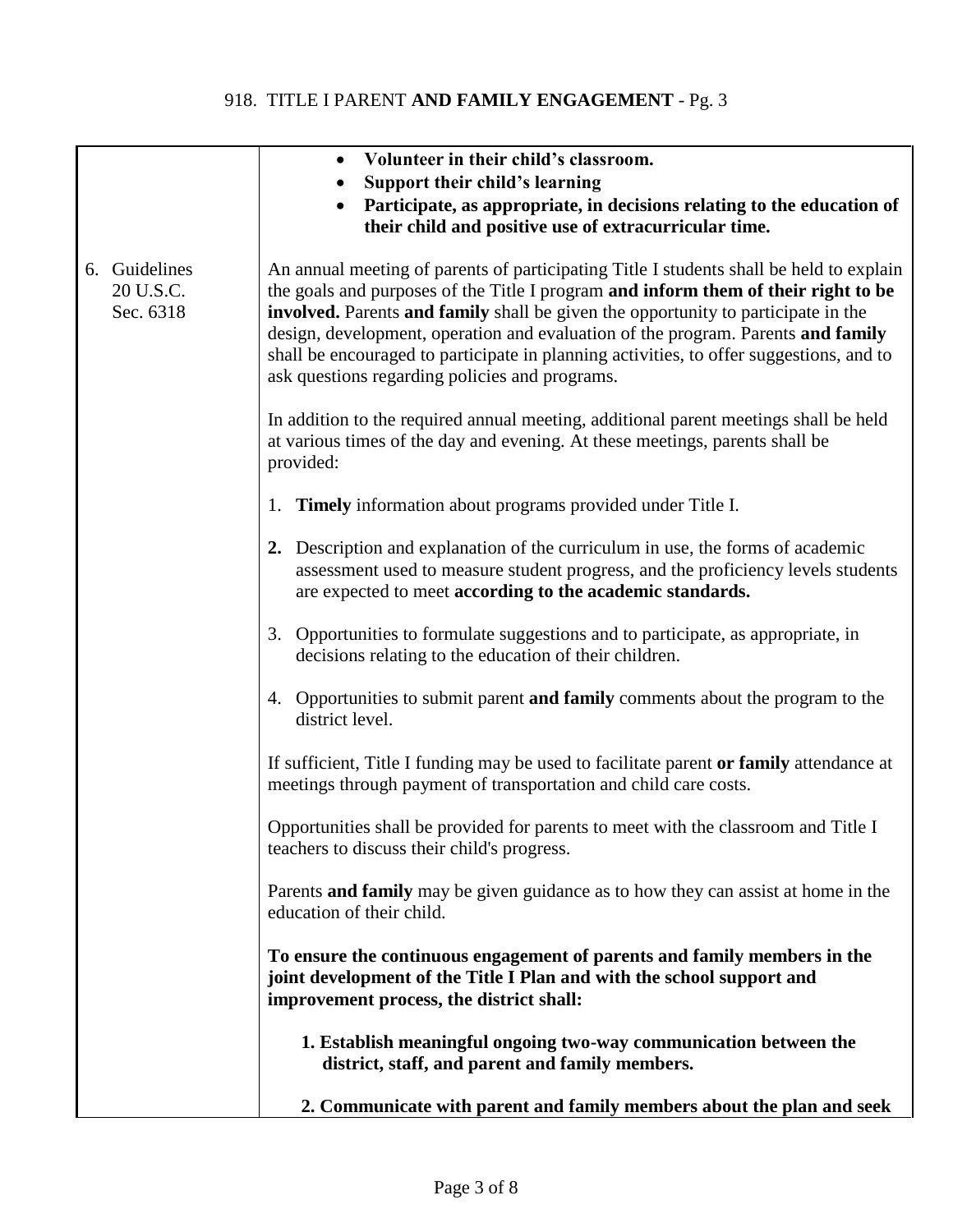| their input and participation through the use of newsletters, the district<br>website, email, telephone, parent and teacher conferences, and home<br>visits if needed.                                                                                                                                                                                                                                                                                                                                                                                           |
|------------------------------------------------------------------------------------------------------------------------------------------------------------------------------------------------------------------------------------------------------------------------------------------------------------------------------------------------------------------------------------------------------------------------------------------------------------------------------------------------------------------------------------------------------------------|
| 3. Train personnel on how to collaborate effectively with parents and<br>family members with diverse backgrounds that may impede their<br>participation, such as limited literacy or language difficulty.                                                                                                                                                                                                                                                                                                                                                        |
| 4. Analyze and share the results of the Title I Parent/Family Survey.                                                                                                                                                                                                                                                                                                                                                                                                                                                                                            |
| 5. Post school performance data on the district's website.                                                                                                                                                                                                                                                                                                                                                                                                                                                                                                       |
| 6. Distribute and discuss the School-Parent and Family Compact.                                                                                                                                                                                                                                                                                                                                                                                                                                                                                                  |
| 7. Host various parent and family nights at each school building with a<br>Title I program.                                                                                                                                                                                                                                                                                                                                                                                                                                                                      |
| 8. Establish and support active and engaged Title I parent and family<br>advisory councils. The council will include a majority of parents and<br>family members of students participating in Title I programs, as well as<br>the building principal, teachers or other appropriate staff, students, and<br>community members. The purpose of the council shall be to focus on<br>improved student achievement, effective classroom teaching,<br>parent/family/community engagement in the educational process, and to<br>facilitate communications and support. |
| 9. Actively recruit parents and family members to participate in school<br>review and improvement planning.                                                                                                                                                                                                                                                                                                                                                                                                                                                      |
| 10. Assign district representatives to be available to work collaboratively<br>with parents and family members, and to conduct school-level trainings<br>to promote understanding of school data, comprehensive plans and the<br>budgeting process.                                                                                                                                                                                                                                                                                                              |
| 11. Invite participation of parents and family members at the regular<br>comprehensive planning committee meetings, Title I budget meetings<br>and school improvement plan meetings to obtain input and propose<br>school improvement initiatives.                                                                                                                                                                                                                                                                                                               |
| If the Title I Plan is not satisfactory to parents and family members, the district<br>shall submit any parent or family member comments with the plan when the<br>school makes the plan available to the Board.                                                                                                                                                                                                                                                                                                                                                 |
|                                                                                                                                                                                                                                                                                                                                                                                                                                                                                                                                                                  |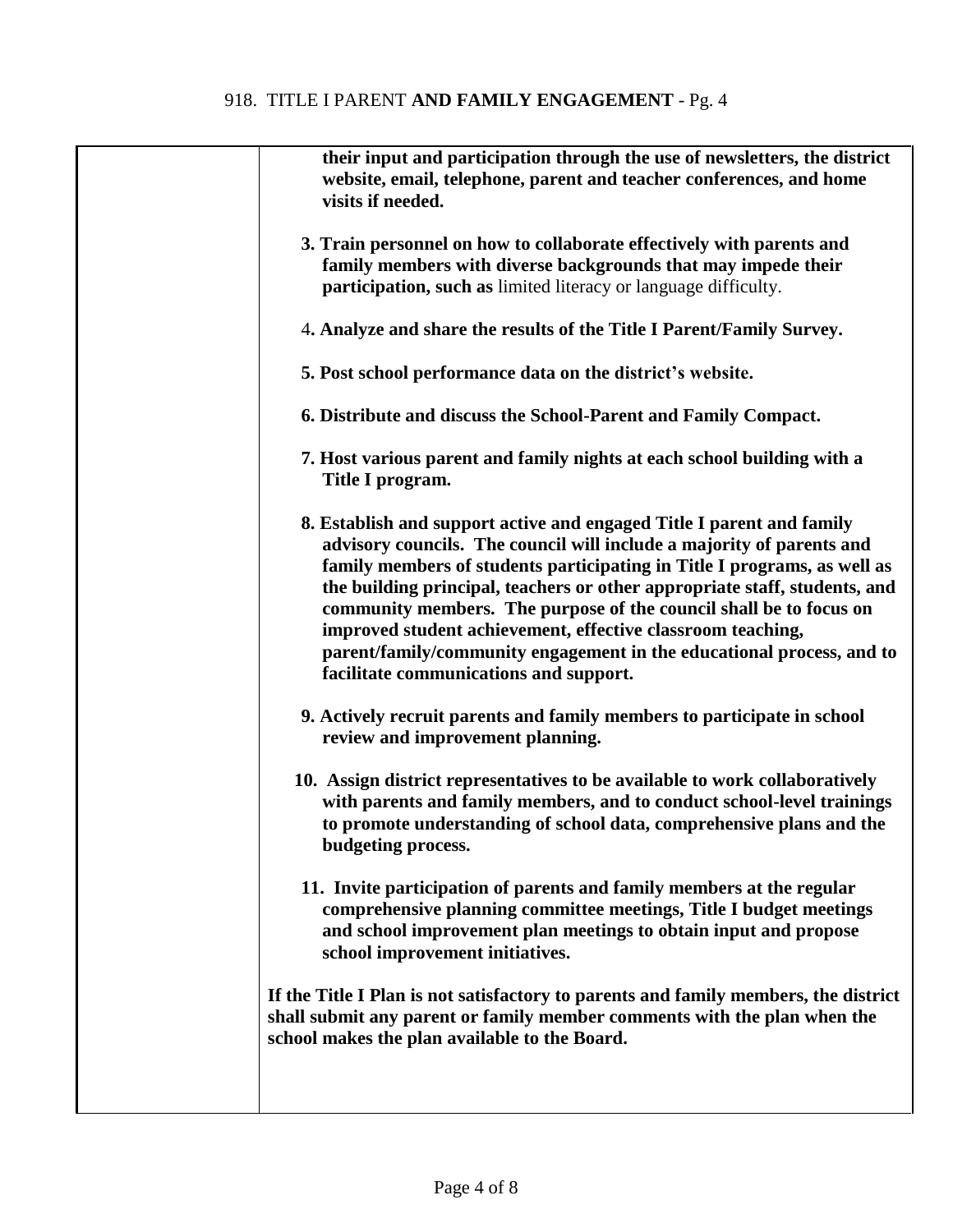| <b>Building Capacity for Parent and Family Engagement</b>                                                                                                                                                                                                                                                                                                                                                                                                                                                                                                                                                                                                                                                                                                                                                                 |
|---------------------------------------------------------------------------------------------------------------------------------------------------------------------------------------------------------------------------------------------------------------------------------------------------------------------------------------------------------------------------------------------------------------------------------------------------------------------------------------------------------------------------------------------------------------------------------------------------------------------------------------------------------------------------------------------------------------------------------------------------------------------------------------------------------------------------|
| The District shall provide the coordination, technical assistance, and other<br>support necessary to assist and build the capacity of all participating schools in<br>planning and implementing effective parent and family involvement activities<br>to improve academic achievement and school performance through:                                                                                                                                                                                                                                                                                                                                                                                                                                                                                                     |
| 1. Providing assistance to parents and family members in understanding<br>such topics as the academic standards, state and local academic<br>assessments, the requirements of parent and family involvement, how to<br>monitor a child's progress and work with teachers to improve the<br>achievement of their children.                                                                                                                                                                                                                                                                                                                                                                                                                                                                                                 |
| 2. Providing material and training to help parents and family members<br>work with their children to improve academic achievement and to<br>foster parent and family engagement, such as:<br>A. Scheduling trainings in different locations on a variety of topics<br>including how to support their child in school, literacy, school<br>safety, cultural diversity and conflict resolution.<br>B. Using technology, including education about the harms of copyright<br>piracy, as appropriate.<br>C. Providing information, resources, and materials in a user friendly<br>format.<br>D. Providing, as requested by a parent or family member, other<br>reasonable support for parent and family engagement activities.<br>E. Training on how to use the parent portal as a tool to monitor grades<br>and achievement. |
| 3. Educating teachers, specialized instructional support personnel,<br>principals, and other school leaders and staff, with the assistance of<br>parents, and family members on the value and usefulness of<br>contributions of parents and family members and in how to reach out to,<br>communicate with, and work with them as equal partners, implement<br>and coordinate parent and family programs, and build ties between<br>parents and family members and the school.                                                                                                                                                                                                                                                                                                                                            |
| 4. To the extent feasible and appropriate, coordinating and integrating<br>Title I parent and family involvement efforts and activities with other<br>federal, state, and local programs, including public preschool programs,<br>and conduct other activities, such as parent resource centers, that<br>encourage and support parents and family members in more fully<br>participating in the education of their children. Examples include:                                                                                                                                                                                                                                                                                                                                                                            |
| A. Engage the PTO to actively seek out and involve parents and family<br>members through regular updates, information sessions and                                                                                                                                                                                                                                                                                                                                                                                                                                                                                                                                                                                                                                                                                        |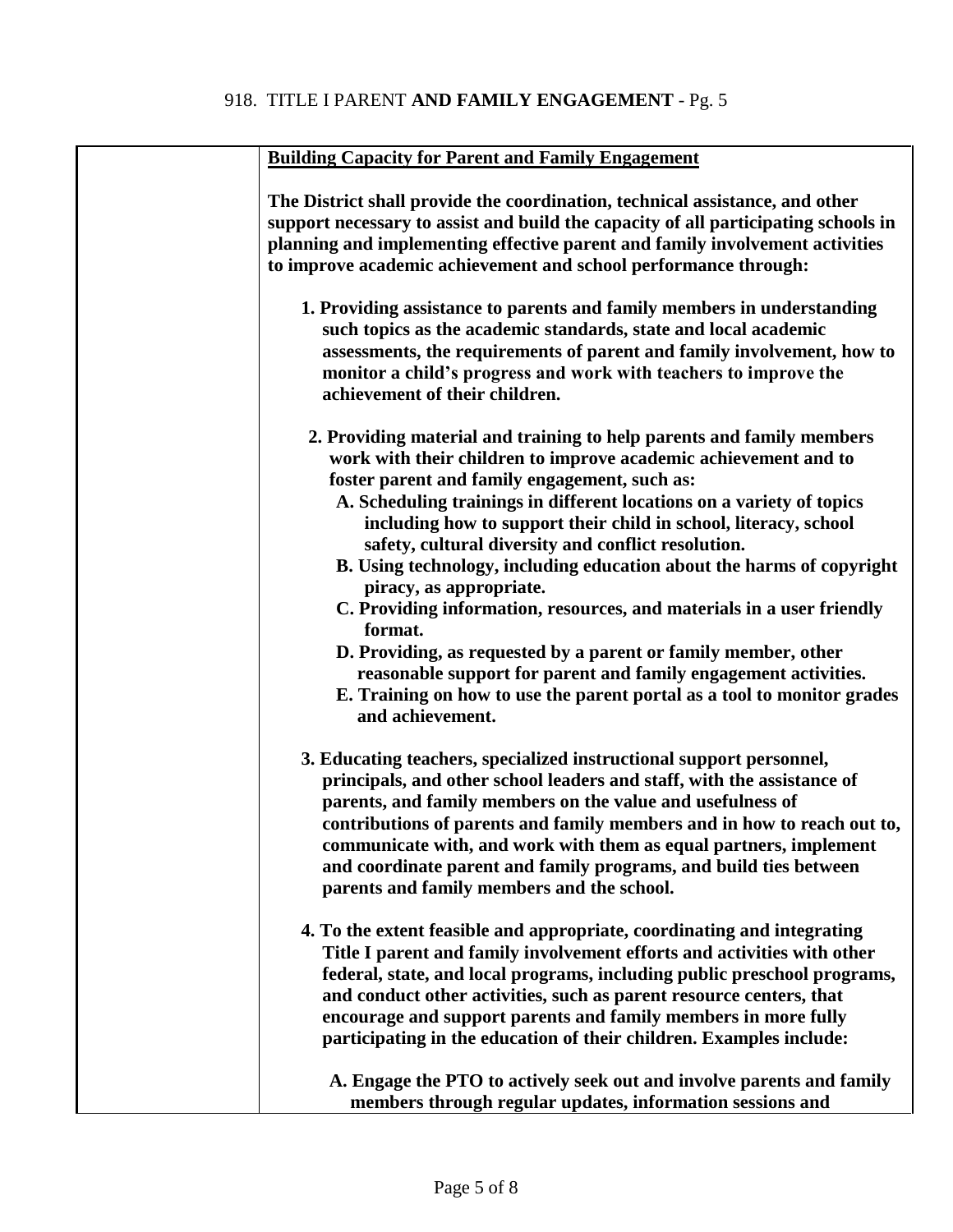| assistance with the identification of effective communication                                                                              |
|--------------------------------------------------------------------------------------------------------------------------------------------|
| strategies.                                                                                                                                |
| B. Train parents and family members to enhance the involvement of                                                                          |
| other parents and family members.                                                                                                          |
| C. Adopt and implement model approaches to improving parent and<br>family engagement.                                                      |
| D. Establish a district-wide parent and family advisory council to                                                                         |
| provide advice on all matters related to parent and family                                                                                 |
| engagement in Title I programs.                                                                                                            |
| E. Engage community-based organizations and businesses in parent and                                                                       |
| family engagement activities.                                                                                                              |
|                                                                                                                                            |
| <b>Coordinating Parent and Family Engagement Strategies</b>                                                                                |
| The district shall coordinate and integrate Title I parent and family                                                                      |
| engagement strategies with other parent and family engagement strategies                                                                   |
| required by federal, state, and local laws by:                                                                                             |
| 1. Involving district and program representatives to assist in identifying                                                                 |
| specific parent and family member needs.                                                                                                   |
| 2. Sharing data from other programs to assist in developing initiatives to                                                                 |
| advance academic achievement and school improvement.                                                                                       |
| <b>Annual Parent and Family Engagement Policy Evaluation</b>                                                                               |
|                                                                                                                                            |
| The district shall conduct, with meaningful participation of parents and family                                                            |
| members, an annual evaluation of the content and effectiveness of this policy in                                                           |
| improving the academic quality of all district schools with a Title I program.                                                             |
|                                                                                                                                            |
| The evaluation shall identify:                                                                                                             |
| 1. Barriers to parent and family member participation, with particular                                                                     |
| attention to those who are migrants, are economically disadvantaged,                                                                       |
| have a disability, have limited English proficiency, have limited literacy,                                                                |
| or are of any racial or ethnic minority.                                                                                                   |
| 2. The needs of parents and family members to assist with the learning or                                                                  |
| their children, including engaging with school personnel and teachers.<br>3. Strategies to support successful school and parent and family |
| interactions.                                                                                                                              |
|                                                                                                                                            |
| The evaluation shall be conducted through:                                                                                                 |
| 1. Establishment of a schedule and process for the policy review and                                                                       |
| revision by parents and family members.                                                                                                    |
| 2. An evaluation of the effectiveness of the content and communication                                                                     |
| methods through a variety of methods.                                                                                                      |
| 3. A parent and family member and teacher survey designed to collect data                                                                  |
| on school level and district-wide parent and family engagement                                                                             |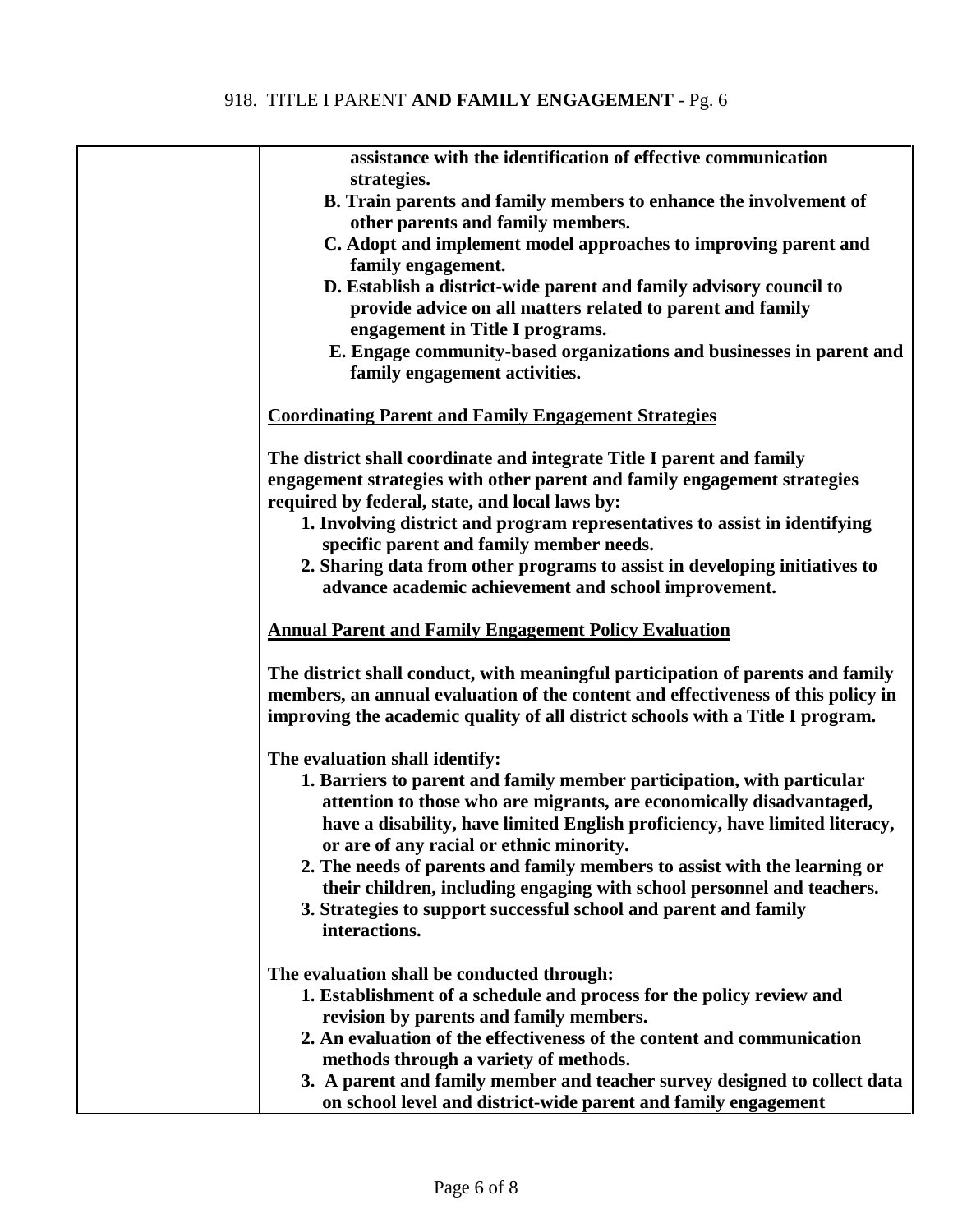|          | outcomes.<br>4. Focus groups. Parents and family members, and community members,<br>unable to attend the focus groups in person shall have the opportunity to<br>participate in an alternate format.<br>5. Documentation of parent and family member input regarding Title I<br>programs and activities from throughout the year.<br>6. A parent and family advisory council comprised of a sufficient number<br>and representative group of parents and family members to adequately<br>represent the needs of the district's Title I population. |
|----------|----------------------------------------------------------------------------------------------------------------------------------------------------------------------------------------------------------------------------------------------------------------------------------------------------------------------------------------------------------------------------------------------------------------------------------------------------------------------------------------------------------------------------------------------------|
|          | The district shall use the findings of the annual evaluation to design evidence-<br>based strategies for more effective parent and family engagement, and to revise,<br>if necessary, the district's Title I Parent and Family Engagement Policy.                                                                                                                                                                                                                                                                                                  |
|          | <b>School-Parent and Family Compact</b>                                                                                                                                                                                                                                                                                                                                                                                                                                                                                                            |
| Pol. 102 | Each school in the district receiving Title I funds shall jointly develop with parents<br>and family members of students served in the program a School-Parent and<br><b>Family</b> Compact outlining the manner in which parents, family members, the entire<br>school staff, and students share responsibility for improved student achievement and<br>the means by which the school and parents and family members will build and<br>develop partnerships to help children achieve the state's academic standards. The<br>compact shall:        |
|          | 1. Describe the school's responsibility to provide high-quality curriculum and<br>instruction in a supportive and effective learning environment, enabling students<br>in the Title I program to meet the district's academic standards.                                                                                                                                                                                                                                                                                                           |
|          | <b>Describe</b> the ways in which parents <b>and family members</b> will be responsible<br>2.<br>for supporting their children's learning, such as monitoring attendance,<br>homework completion, and television watching; volunteering in the classroom;<br>and participating, as appropriate, in decisions related to their child's education<br>and positive use of extracurricular time.                                                                                                                                                       |
|          | 3. Address the importance of ongoing two-way meaningful communication<br>between parents/family members and teachers through, at a minimum,<br>annual parent-teacher conferences at the elementary level, frequent reports<br>to parents and family members on their child's progress, reasonable access<br>to staff, opportunities to volunteer and participate in their child's class, and<br>observation of classroom activities.                                                                                                               |
|          | <b>Title I Funds</b>                                                                                                                                                                                                                                                                                                                                                                                                                                                                                                                               |
|          | Unless exempt by law, the district shall reserve at least one percent $(1\%)$ of its                                                                                                                                                                                                                                                                                                                                                                                                                                                               |